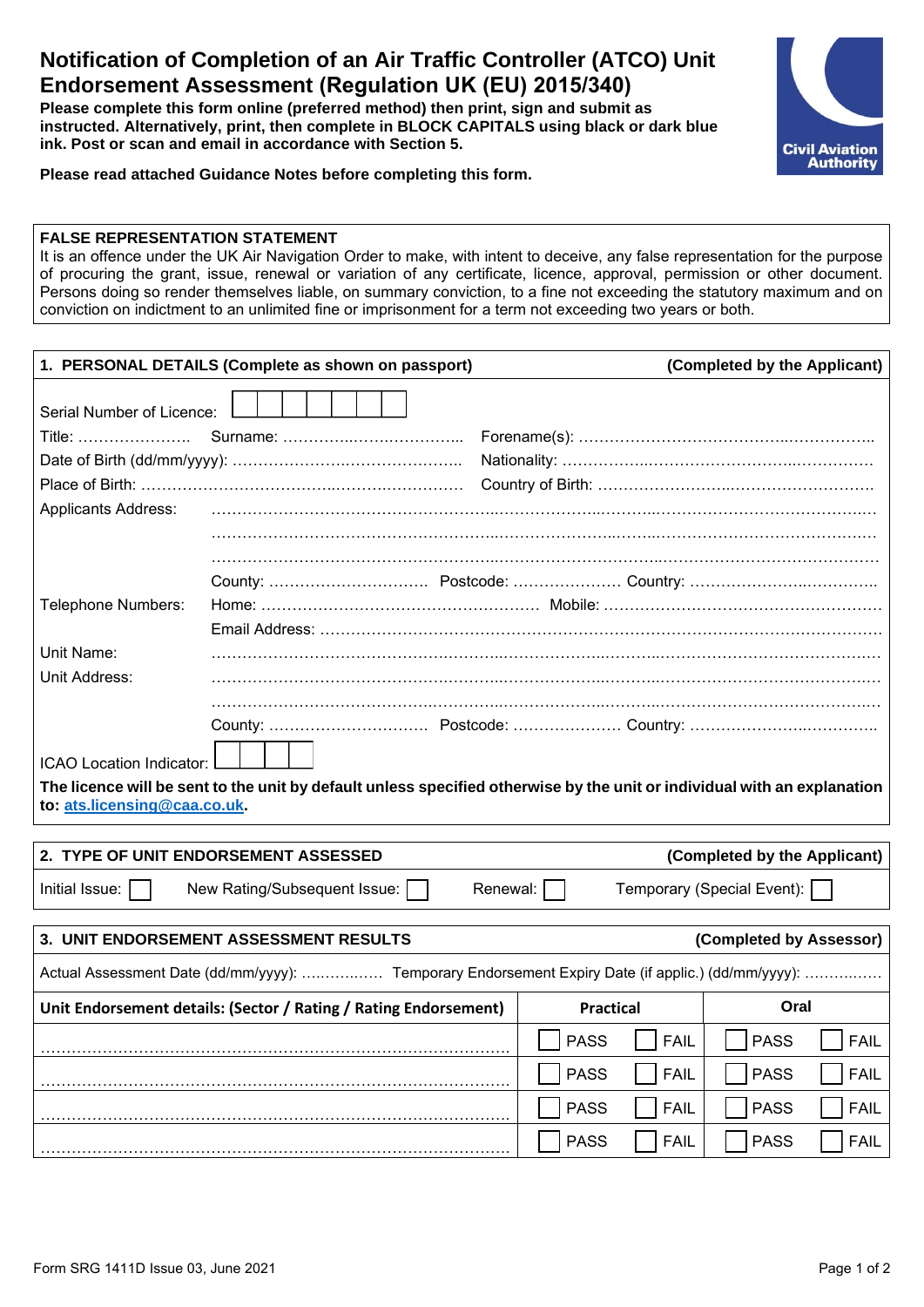Assessment remarks *(where the outcome is 'FAIL', Assessors are to record reasons for the decision)*: Practical:

Oral:

| 4. MEMBERS OF THE ASSESSMENT BOARD                                                                                      | (Completed by Assessor(s)) |  |  |  |
|-------------------------------------------------------------------------------------------------------------------------|----------------------------|--|--|--|
|                                                                                                                         |                            |  |  |  |
| Assessor Licence number:<br>Chair: l<br>Assessor:                                                                       |                            |  |  |  |
|                                                                                                                         |                            |  |  |  |
| Chair: [<br>Assessor: $\Box$<br>Assessor Licence number:                                                                |                            |  |  |  |
|                                                                                                                         |                            |  |  |  |
| Assessor:<br>Chair:<br>Assessor Licence number:                                                                         |                            |  |  |  |
| 5. SUBMISSION INSTRUCTIONS                                                                                              |                            |  |  |  |
| Please check:                                                                                                           |                            |  |  |  |
| Section 1 (Personal Details) has been fully completed;<br>All Sections relevant to the application have been completed; |                            |  |  |  |
| when completed, return to:                                                                                              |                            |  |  |  |
| <b>Civil Aviation Authority</b>                                                                                         |                            |  |  |  |
| <b>Aviation House</b><br>Beehive Ring Road                                                                              |                            |  |  |  |
| Crawley                                                                                                                 |                            |  |  |  |
| <b>West Sussex</b><br>RH60YR                                                                                            |                            |  |  |  |
| or e-mail to: ats.licensing@caa.co.uk                                                                                   |                            |  |  |  |
| Telephone Enquiries: +44 (0)330 022 1972                                                                                |                            |  |  |  |